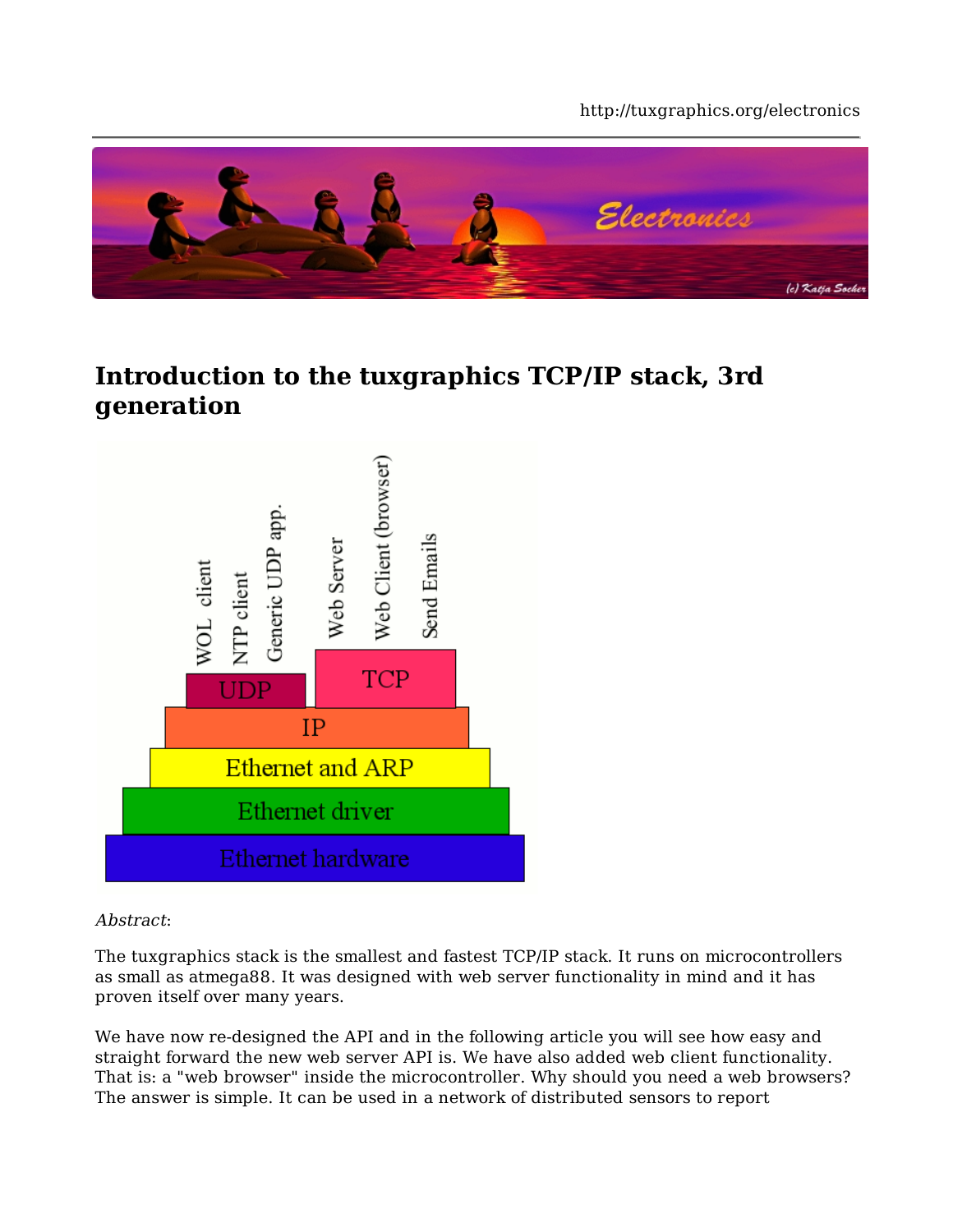measurement data to a central web server.

Something that is brand new in this stack is the possibility to send email notifications such as "the temperature in the server room has reached 35'C".

**\_\_\_\_\_\_\_\_\_\_\_\_\_\_\_\_\_ \_\_\_\_\_\_\_\_\_\_\_\_\_\_\_\_\_ \_\_\_\_\_\_\_\_\_\_\_\_\_\_\_\_\_**

The web client is also useful for micro-blogging. You can send updates to your twitter/identi.ca account.

Exciting new possibilities.

## **Making efficient use of the hardware**

Microcontrollers are, as the name already suggests, small. If you implement a TCP/IP stack then you are limited by the available processing power and especially the available RAM that such chip have. The stack has to be as small as possible and you have to decided how you spend the available memory. Most stack implementations introduced therefore a very low limit on the number of parallel sessions. Typical values are 2-3 parallel web browser connections. The tuxgraphics stack takes a different approach. There is no hard-coded limit. Instead we limit the amount of data that a web page can hold to one IP packet.

## **Small is cute, slim is fast**

To limit the size of a web page to just one IP packet makes sense because IP packets on ethernet can be as big as 1500 bytes. That is a lot for microcontroller which has only 1024 bytes of RAM.

The benefit of this limitation is the outstanding speed and performance you get. You notice when you have a tuxgraphics embedded web server in front of you. It's a click and the response is there, instantly.

This tiny web sever which needs only about 0.5W of power can outperform an big apache web server on a PC hardware. It can serve dozens of web browsers in parallel.

## **Not an ordinary web server**

Most people think of web servers as file servers. Boxes that provide images and documents to the user. The tuxgraphics web server is not like this. It's a user interface to your microcontroller hardware. You can control motors and relays or read out sensors. In this context you don't need big web pages. A temperature sensor might provide something like "20'C". That is only 4 bytes of actual information!

## **Using the tuxgraphics AVR web server interface**

The new stack comes with a file called basic web server example.c which is a very simple web server example. Using this example I will explain how the web server API works.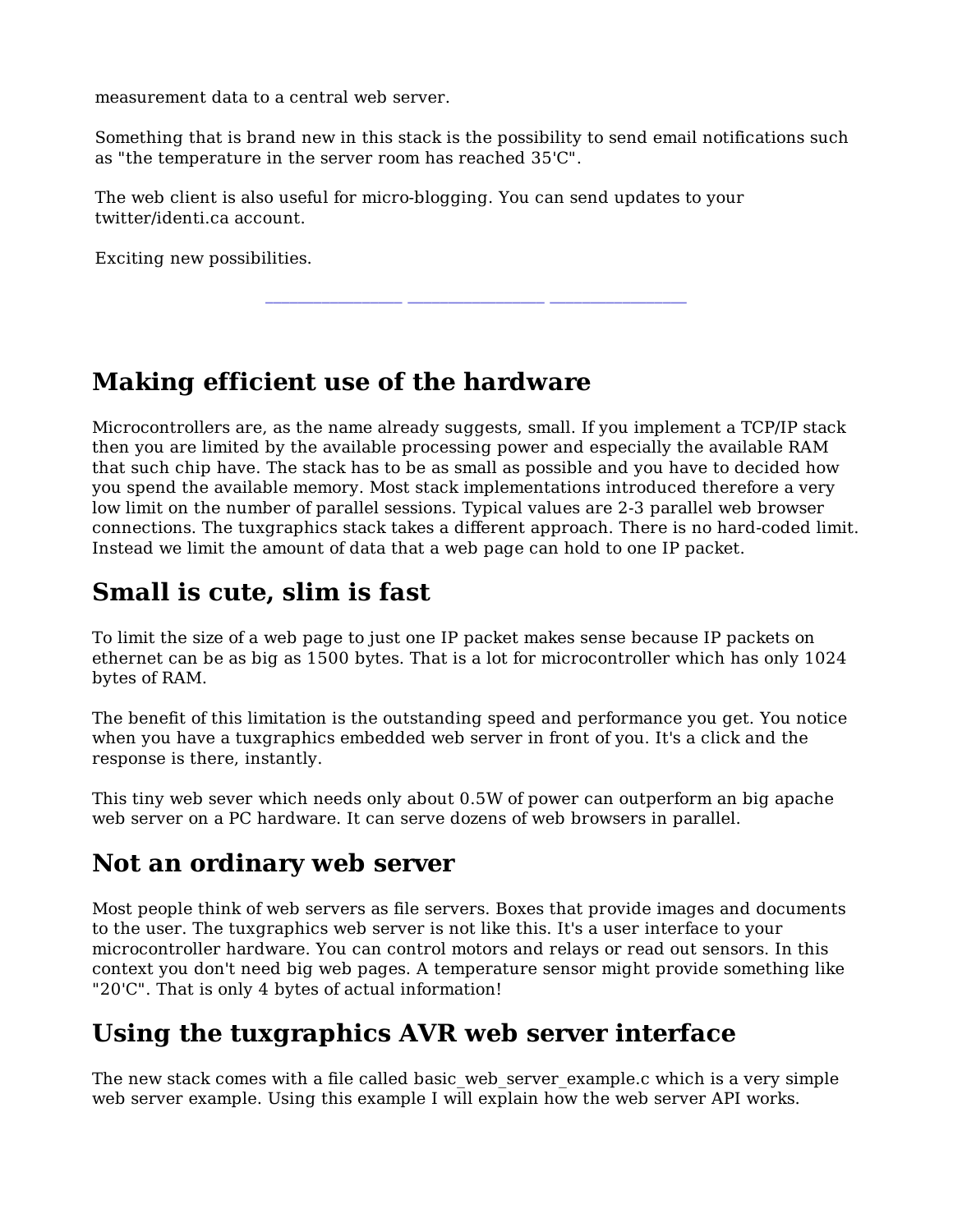The stack consists of the files  $enc28j60.c$  and ip arp udp tcp.c There are also the header files enc28j60.h, ip\_arp\_udp\_tcp.h, net.h, ip\_config.h timeout.h. To compile the code will need the Makefile.

The file ip config.h is used to configure the stack. If you want only a web server and no client (=no web browser functionality) then you should undefine all client functions in the file ip config.h to save space. Open the file in a text editor and read the comments. I think you will understand what to do. The eth tcp client server-3.x.tar.gz file from the download section of this article has client functionality enabled because that tar.gz file contains also other examples. The compiled basic\_web\_server\_example.hex code is therefore a bit bigger than it need to be because it contains unused code.

Let's look at the code of basic web server example.c.

```
 1 #include <avr/io.h>
   2 #include <stdlib.h>
   3 #include <string.h>
   4 #include "ip_arp_udp_tcp.h"
   5 #include "enc28j60.h"
   6 #include "timeout.h"
   7 #include "avr_compat.h"
   8 #include "net.h"
   9
  10 // This software is a web server only.
 11 /12 static uint8 t mymac[6] = {0x54,0x55,0x58,0x10,0x00,0x29};
  13 // the web server's own IP address:
 14 static uint8 t myip[4] = {10,0,0,29};
  15
  16 // server listen port for www
  17 #define MYWWWPORT 80
  18
  19 #define BUFFER_SIZE 550
 20 static uint8 t buf[BUFFER SIZE+1];
  21
  22 uint16_t http200ok(void)
  23 {
  24 return(fill_tcp_data_p(buf,0,PSTR("HTTP/1.0 200 OK\r\n
Content-Type: text/html\r\nPragma: no-cache\r\n\r\n")));
  25 }
  26
 27 // prepare the webpage by writing the data to the tcp send buffer
  28 uint16_t print_webpage(uint8_t *buf)
  29 {
  30 uint16_t plen;
  31 plen=http200ok();
 32 plen=fill tcp data p(buf,plen,PSTR("<pre>"));
 33 plen=fill tcp data p(buf,plen,PSTR("Hi!\nYour web server works great.")
 34 plen=fill tcp data p(buf,plen,PSTR("</pre>\n"));
  35 return(plen);
```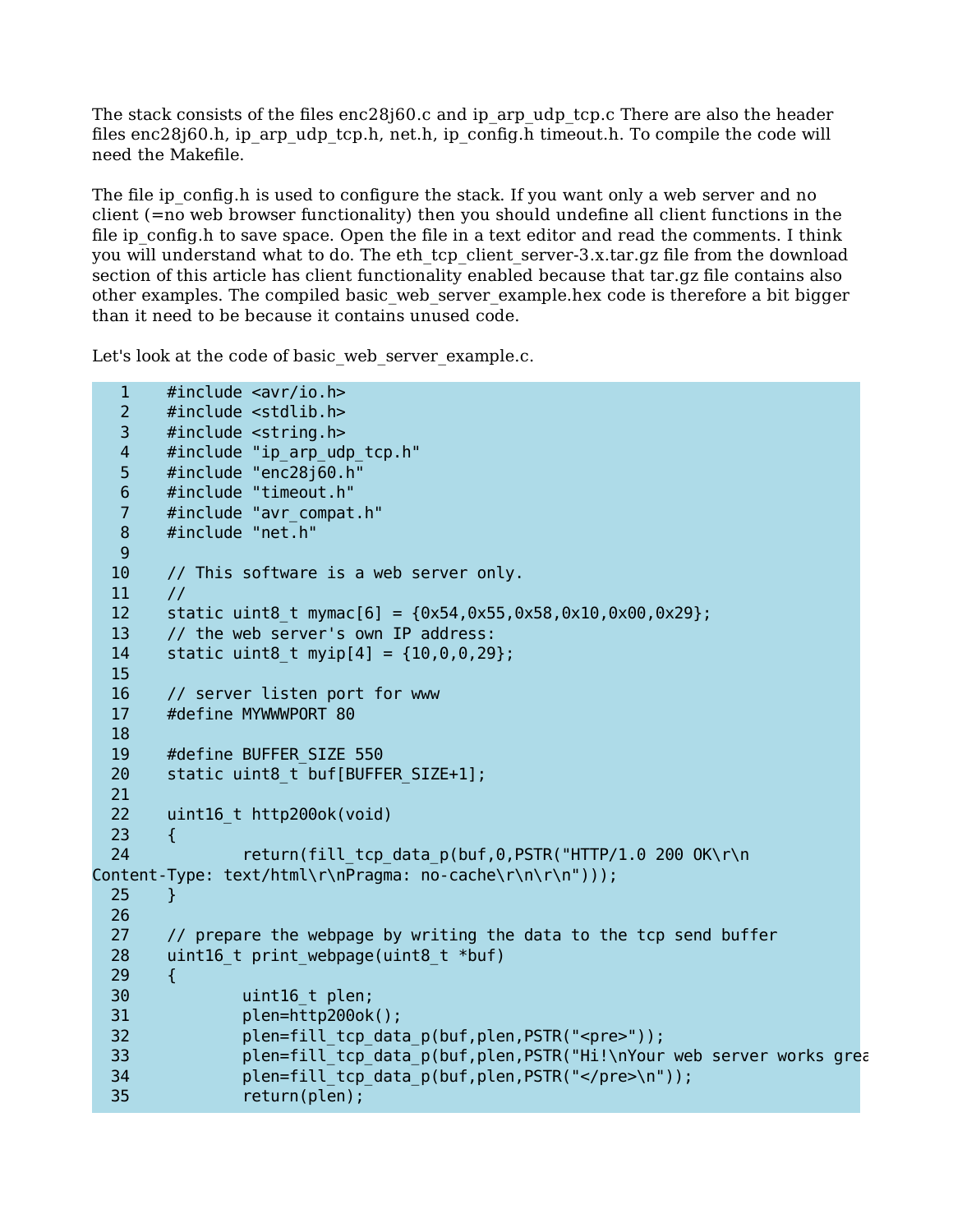```
 36 }
  37
  38 int main(void){
 39 uint16 t dat p;
  40
  41 // set the clock speed
 42 CLKPR=(1<<CLKPCE);
  43 CLKPR=0; // 8 MHZ
  44 _delay_loop_1(0); // 120us
  45
  46 //initialize the hardware driver for the enc28j60
  47 enc28j60Init(mymac);
  48 enc28j60clkout(2); // change clkout from 6.25MHz to 12.5MHz
 49 delay loop 1(0); // 60us
  50 enc28j60PhyWrite(PHLCON,0x476);
 51 delay loop 1(0); // 60us
  52
  53 //init the ethernet/ip layer:
 54 init ip arp udp tcp(mymac,myip,MYWWPORT);
  55
  56 while(1){
 57 // read packet, handle ping and wait for a tcp packet:
 58 dat p=packetloop icmp tcp(buf,
                    enc28j60PacketReceive(BUFFER SIZE, buf));
  59
 60 /* dat p will be unequal to zero if there is a valid http get \ell^*61 if(dat p == 0}{
 62 // no http request
  63 continue;
 64 }
  65 // tcp port 80 begin
 66 if (strncmp("GET ",(char *\&(buf[dat p]),4)!=0){
 67 // head, post and other methods:
  68 dat_p=http200ok();
 69 dat p=fill tcp data p(buf,dat p,
                             PSTR("<h1>200 OK</h1>"));
  70 goto SENDTCP;
 71 }
 72 // just one web page in the "root directory" of the web servers
  73 if (strncmp("/ ",(char *)&(buf[dat_p+4]),2)==0){
 74 dat p=print webpage(buf);
  75 goto SENDTCP;
 76 } and a set of \{ else{
 77 dat p=fill tcp data p(buf,0,PSTR("HTTP/1.0 401 Unauthorized by data p(buf,0,PSTR("HTTP/1.0 401 Unauthorize
\r\nContent-Type: text/html\r\n\r\n<h1>401 Unauthorized</h1>"));
  78 goto SENDTCP;
 79 }
  80 SENDTCP:
 81 www.server.reply(buf,dat.p); // send web page data
  82 // tcp port 80 end
 83 and 3
```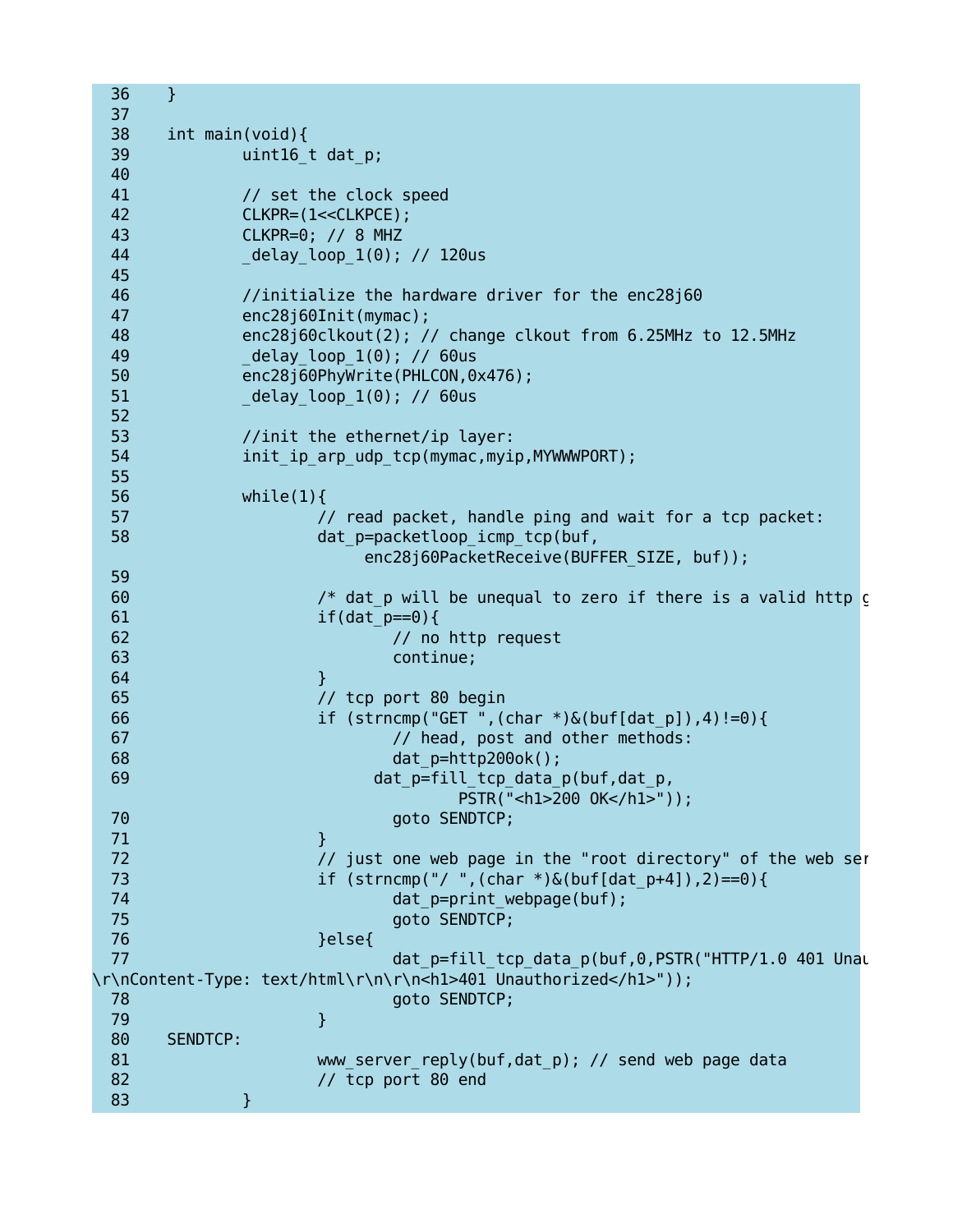#### 84 return (0); 85 }

The interesting part starts on line 12 and 14. It defines the IP address and the MAC address of this device. The MAC address has be unique in your own LAN your neighbor could re-use the same numbers.

Let's jump to lines 41-51. Here the hardware and ethernet layer is initialized. You don't have to change anything. Line 54 initializes the actual web server TCP/IP stack and you can leave it also as it is.

Microcontrollers do normally not have an operating system. Line 56 is therefore "our operating system". It is an endless loop that executes one by one the tasks that need to be performed. The most important task here is to wait for incoming packets. This is line 58. enc28j60PacketReceive get's the packet from the driver and packetloop\_icmp\_tcp is the actual stack which returns the position (dat\_p) of the http data in variable buf if there is a request for a web page.

Line 66 handles all request but an actual http-get.

If there is an actual http get then we go to line 73 and check if the web browser was asking just for the root web page. If you web server is at 10.0.0.29 then this root page would correspond to the URL http://10.0.0.29 . Web browsers ask theses days for all kind of things such as favicon.ico files or crawlers ask for robots.txt. It is therefore important that we return a http error code 401 for such things (line 77).

On line 74 we call the previously defined function "dat p=print webpage(buf);" which prints the actual web page into the variable buf. The variable buf has to be big enough to hold the IP packet with the web page. You will notice when it is to small as the web server stops then to work. The function fill tcp data p is used to fill the web page with data. fill tcp data p takes a hard coded string, "PSTR", which the compiler puts into flash memory only. This saves RAM. If you want to print dynamic data (e.g sensor data) onto the web page then you use fill tcp data (without the  $p$ ). fill tcp data takes a normal C-string as argument.

The actual web page which we produce in the function print\_webpage looks like this:

```
 <pre>
 Hi!
 Your web server works great.
</pre>
```
In your web browser it looks then like this:

 Hi! Your web server works great.

When we return from print webpage then we go to line 81 where the web page is sent back to the requesting web browser.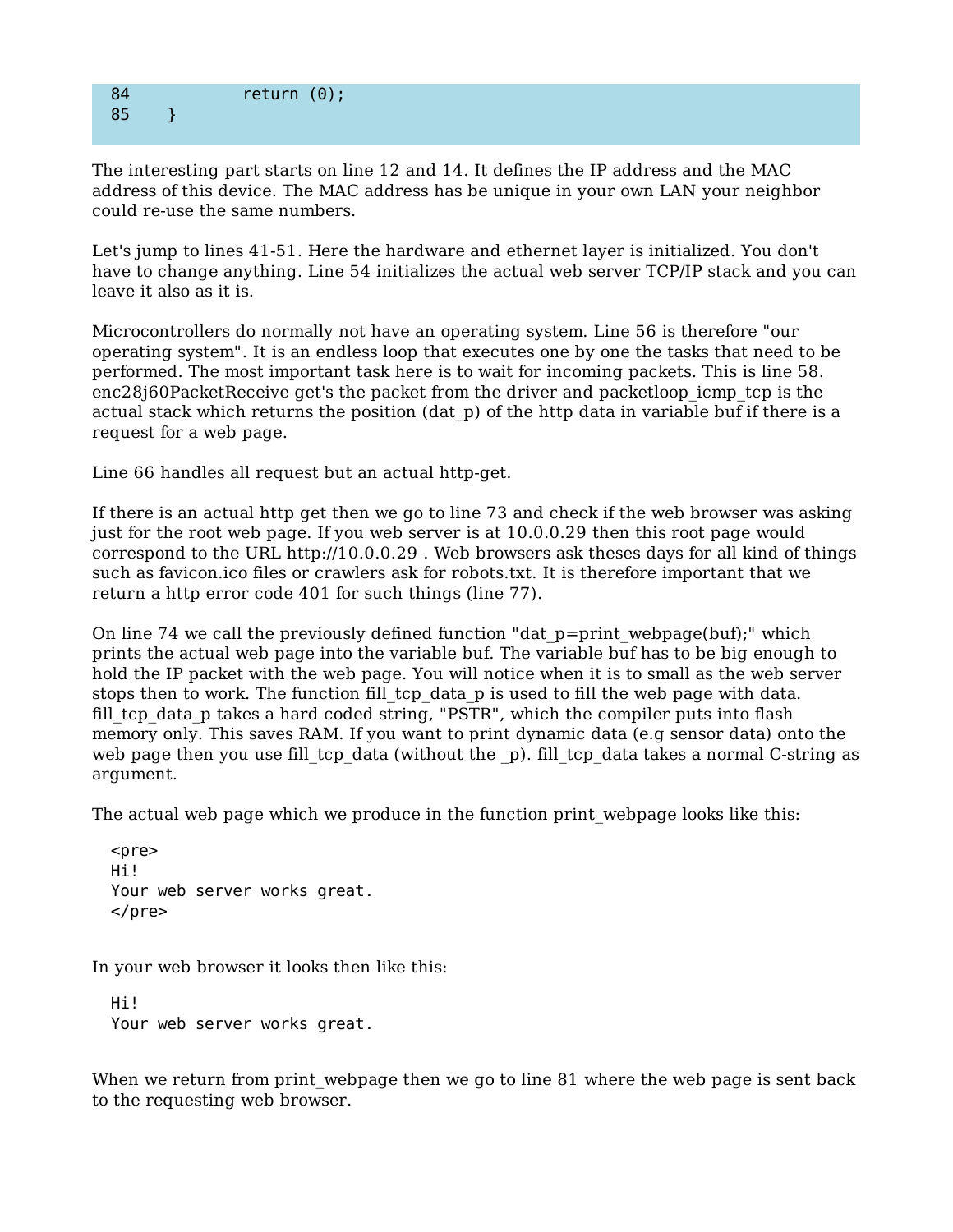That's all.

## **Smart web page design**

There is nothing really special about web pages for embedded web servers. What you need to do is write an efficient web page. It does not make sense to display a temperature reading like "20'C", which is a 4 byte string, on a huge web page. So DON'T do this:

```
 <!DOCTYPE html PUBLIC "-//W3C//DTD HTML 3.2//EN">
 <html>
 <head>
   <title>Awful web page</title>
 </head>
 <body>
   <pre>
 Temperature: 20'C
</pre> </body>
 </html>
```
This page consumes 160 bytes and there are 4 bytes of information. So how do we get rid of all the "information garbage"? Fortunately there are default values for many html-tags if they are omitted. The best web pages are anyhow those that would display on any browser and do not require a special document type or structure. We can therefore reduce the web page a lot and the end result is the same:

```
<sub>pre</sub></sub>
 Temperature: 20'C
</pre>
```
This page is only 30 bytes long and it is exactly the same as the  $160$  bytes page. The  $\leq$ pre $\geq$ tag means that the text is pre-formated. A single new line character (\n) we already cause a line break. This is more efficient than a  $\langle$ br>-tag. If you add a second sensor and a re-fresh button then the page would just look like this:

```
 <pre>
   Indoor : 20'C
   Outdoor: 16'C
<a href=.>[refresh]</a>
  </pre>
```
A nice clean page that renders fast in any web browser and is instantly transmitted over the network.

## **The ethernet remote switch application (control a relay remotely)**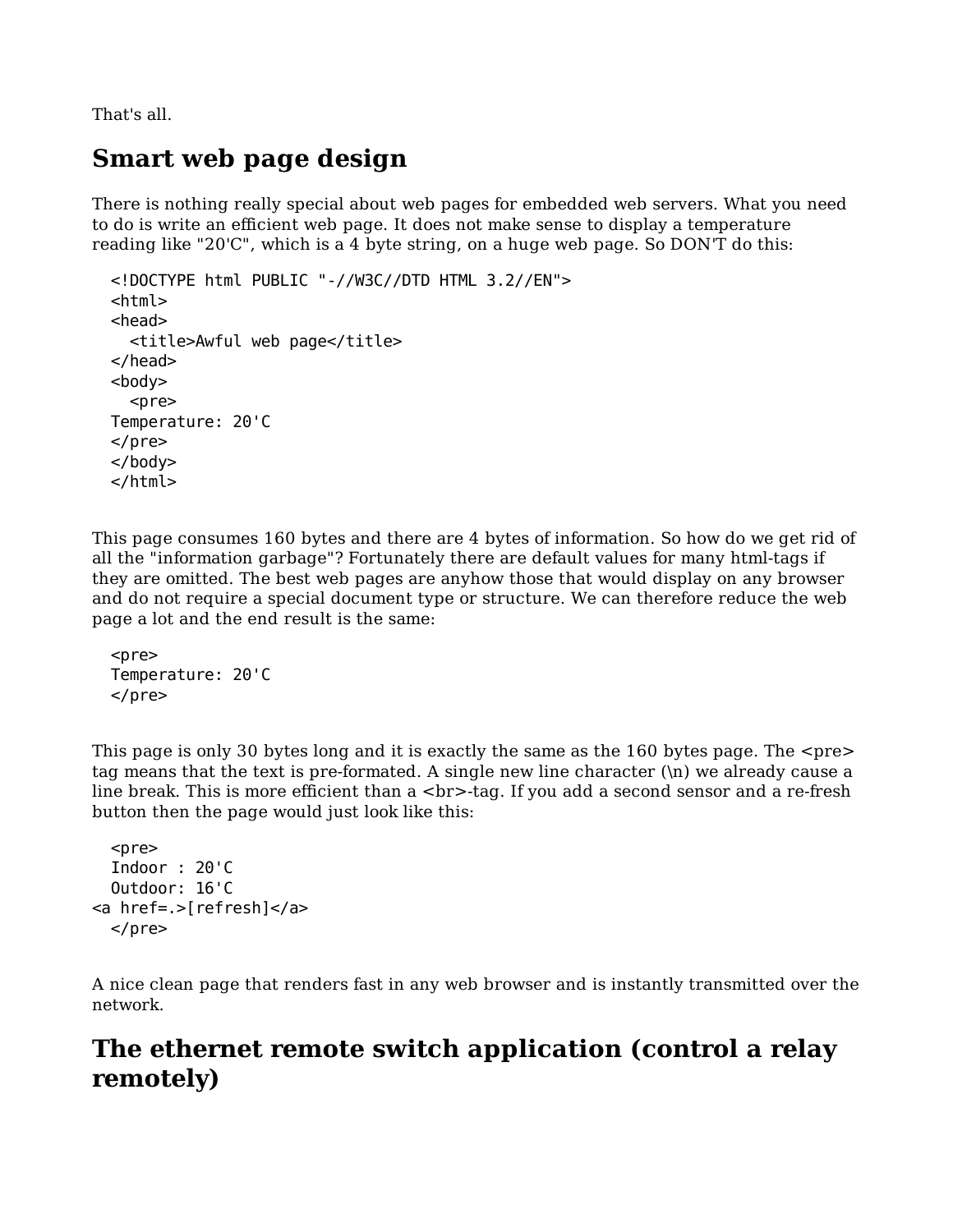The file main.c (see download eth tcp client server-3.x.tar.gz) implements a more complicated web server. A web server which can be used to switch a relay remotely on or off. It is essentially the same as 2006-11: HTTP/TCP with an atmega88 microcontroller (AVR web server) just re-written for the new stack. So if you are looking for an example that is more complicated than basic web server example.c then open main.c. The web page to switch on/off a relay remotely looks like this:



... on a mobile phone: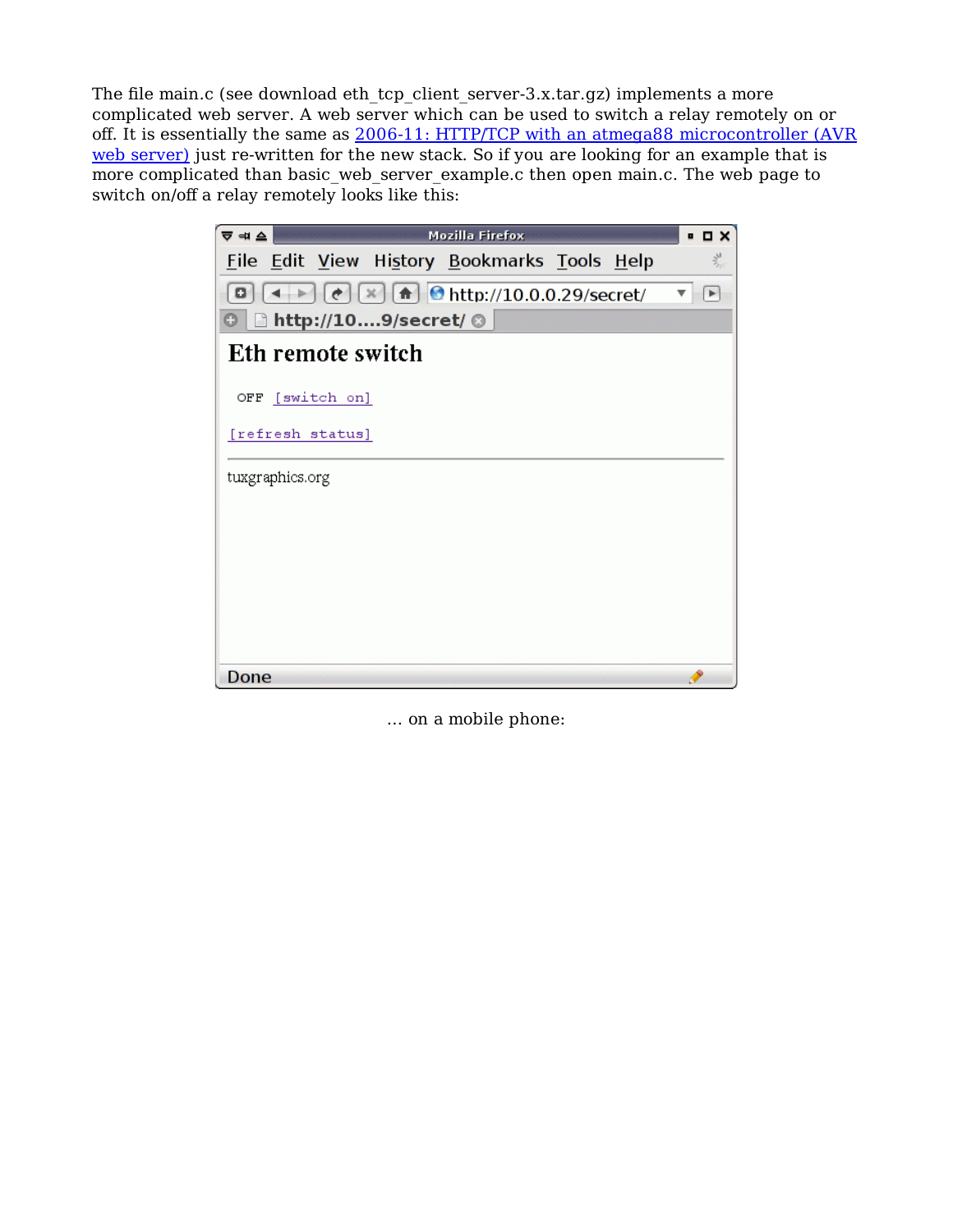| $\bullet$ in.        |                   | 18:23 日  |
|----------------------|-------------------|----------|
|                      | Eth remote switch |          |
| OFF <b>Ewitch</b> on |                   |          |
| [refresh status]     |                   |          |
| tuxgraphics.org      |                   |          |
|                      |                   |          |
|                      |                   |          |
|                      |                   |          |
| Select               |                   | More     |
|                      | wodafone          |          |
|                      |                   |          |
|                      |                   |          |
|                      |                   |          |
| $\mathbb{Z}^n$<br>٦  | $\geq$ ABC        | 3<br>DEF |
| 4.6H                 | 5.301             | 6<br>MNO |
| PORS<br>7.           | <b>8 TUV</b>      | $9$ wxyz |

# **The idea of a web client**

We have seen that a web server makes really sense for displaying data from a microcontroller. A web page is a great user interface and can be a machine interface at the same time.

Why would we need a web browser inside a microcontroller? The problem is especially that most many web pages are huge, hundreds of kilobytes. What do we do with all those bytes in chip that has only 1Kb to store the data?

Web browsers can also be used to up-load data. You notice this when you go shopping on the internet and enter you address or you use google to search.

The plan is to use the ethernet board to upload measurement data and other information to a web server. The response from the web server to where we up-load would then mainly be ignored. We could read a status code indicating success or failure and we could read a date or other small pieces of information but the bulk of the resulting web page would be discarded.

This idea especially convenient when you have multiple distributed sensors. Just plug them into any DSL router and they could report measurement data once a day. Microcontrollers have already timers/clocks inside. To program them to upload data once every hour or once every day is very easy.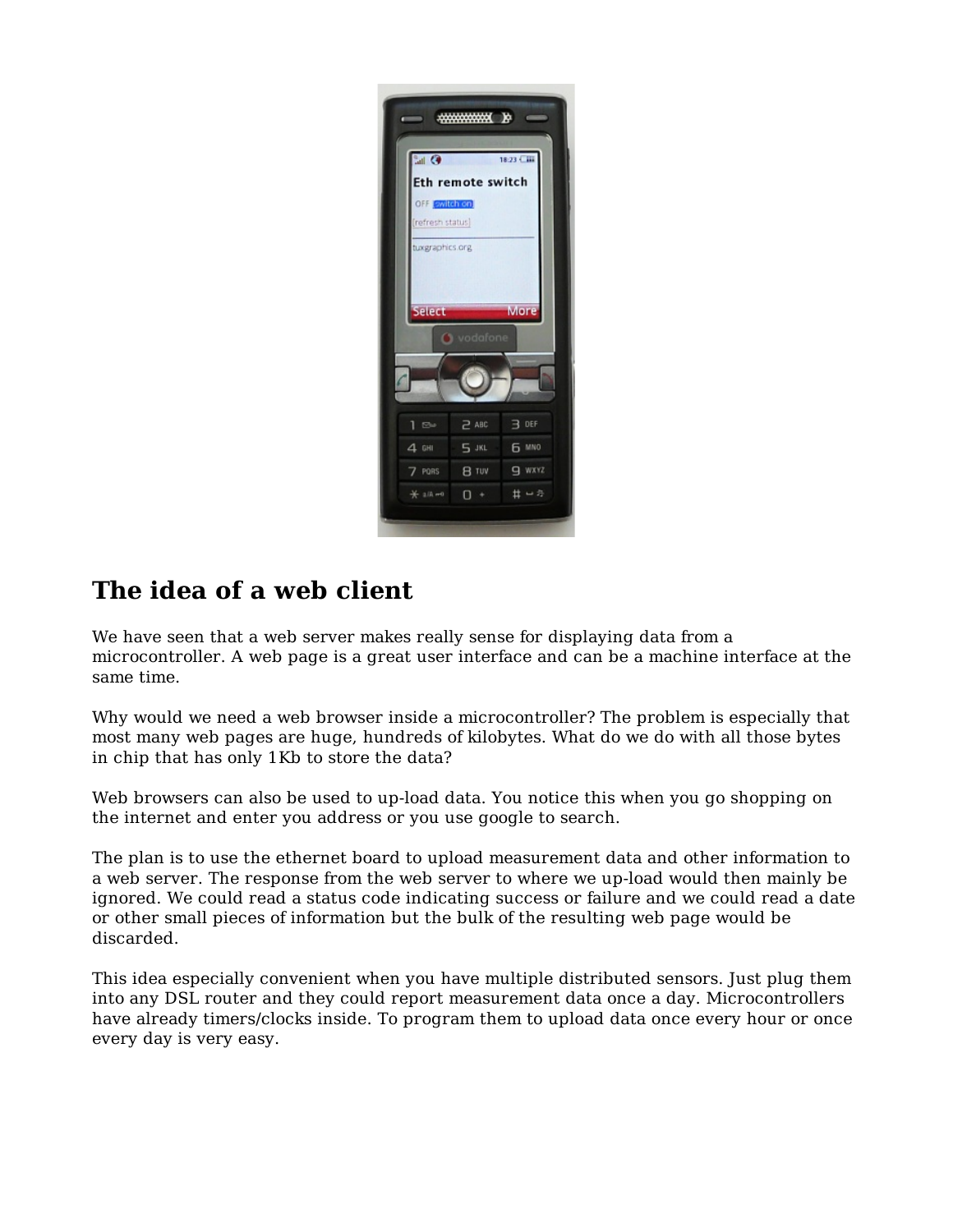

#### **How web browsers work**

We should study how web browsers work before we go into the implementation details of a micrcocontroller embedded web browser. It is very easy to understand and test by using telnet. Try this. Open a telnet session to www.ietf.org (where all the internet standards are) on port 80. and then type:

GET / HTTP/1.0 Host: www.itef.org User-Agent: tgr/1.0 Accept: text/html

After this hit twice return. What happens is this:

telnet www.itef.org 80 Trying 63.119.44.197... Connected to www.itef.org. Escape character is '^]'. GET / HTTP/1.0 Host: www.itef.org User-Agent: testing/1.0 Accept: text/html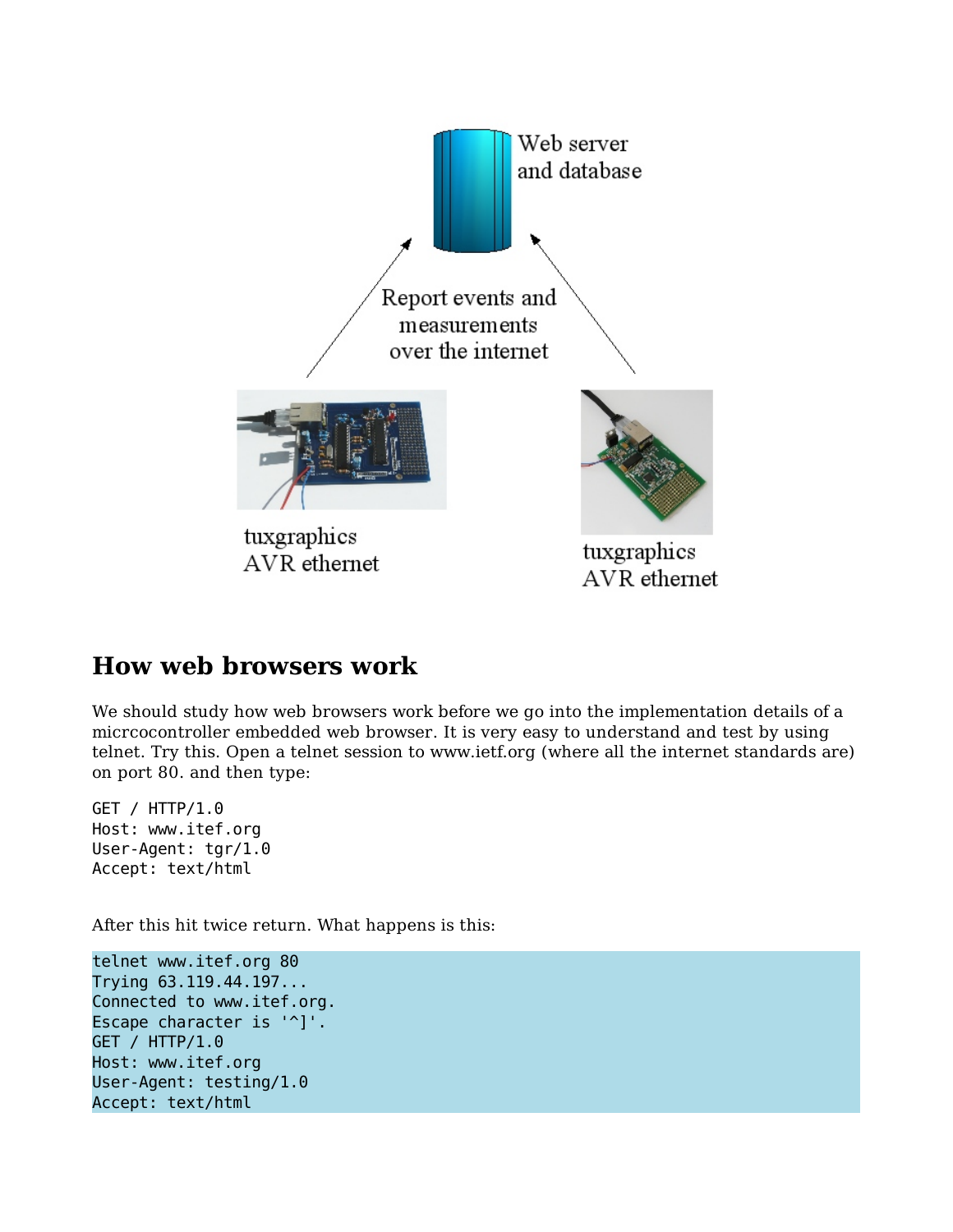HTTP/1.1 200 OK Date: Wed, 29 Apr 2009 11:53:54 GMT Server: Apache/2.2.3 (CentOS) Set-Cookie: COOKIE=10.5.16.253.1241006034372969; path=/ ETag: "AAAASDUwzCY" Last-Modified: Thu, 23 Apr 2009 20:55:43 GMT Vary: Accept-Encoding,User-Agent

.... the web page continues here ....

By using telnet on port 80 we connect to the web server. We tell it that we want the root page "GET /". A web server might host many sites. Therefore we need to specify to which site hosted on that server we would like to get. This is the "Host: www.itef.org" line. In "User-Agent:" we specify what kind of web browser we are and after that which data formats we can accept. The web server responds then to our request after the empty line.

# **Uploading HTML Form-data**

In the above example we have seen how to download a web page. How do we upload data? The easiest way to do that is to encode the data into the URL. This called GET-method. The data is grouped into key words and values and comes after a ?-sign. Data fields are separated by an ampersand. Like this: "formPage?sensor1=20&sensor2=15". Instead of the "/" after the GET in the above telnet example we would specify this string.

## **A playground to test your software**

To use this web client you would need a web server. If you do not yet have such a server and you want to test your embedded web client then you can use http://tuxgraphics.org /cgi-bin/upld . You can test it by typing a url like this in your browser:

http://tuxgraphics.org/cgi-bin/upld?sensor1=20&sensor2=15

After that you can point your browser to http://tuxgraphics.org/cgi-bin/upld (without the question mark) and you can see what was uploaded.

#### **Give me an example**

The file test web client.c (see tar.gz archive in the download section) implements such a web client uploading data to http://tuxgraphics.org/cgi-bin/upld. Set the appropriate IP addresses in test web client.c, compile it and then download test web client.hex to the microcontroller on the ethernet board.

The software implements just an example and reports by whom it was ping-ed to http://tuxgraphics.org/cgi-bin/upld. So ping the ethernet board once and then check at http://tuxgraphics.org/cgi-bin/upld what was uploaded. You will see the ip address from where you ping-ed the board. It is not a very useful application but it is an example that does not need any special sensors or other hardware.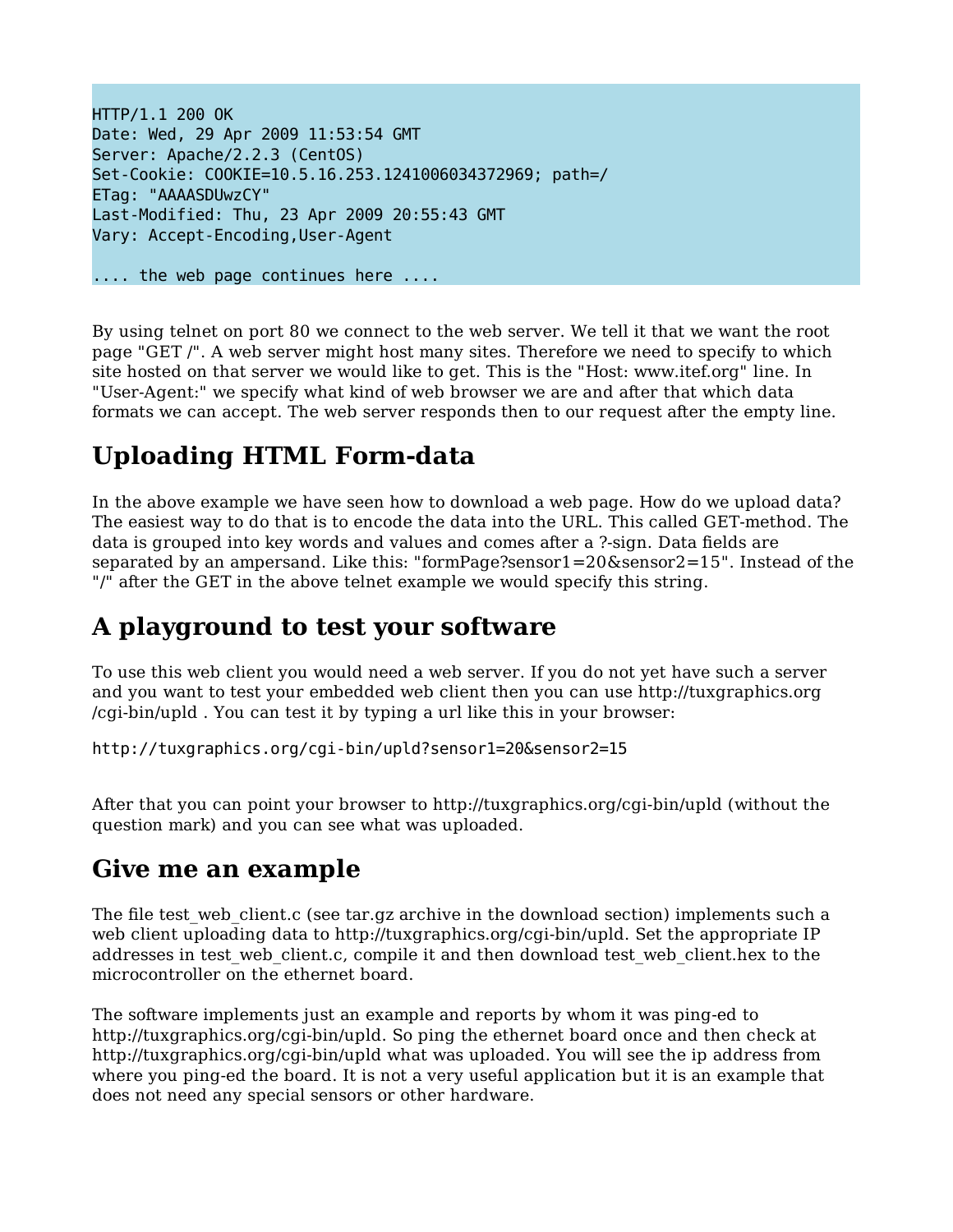This is what the data looks like on the upld test site when the board was ping-ed from 10.0.0.7:



The ethernet board with the web client runs also a web server. This way we can see what is going on: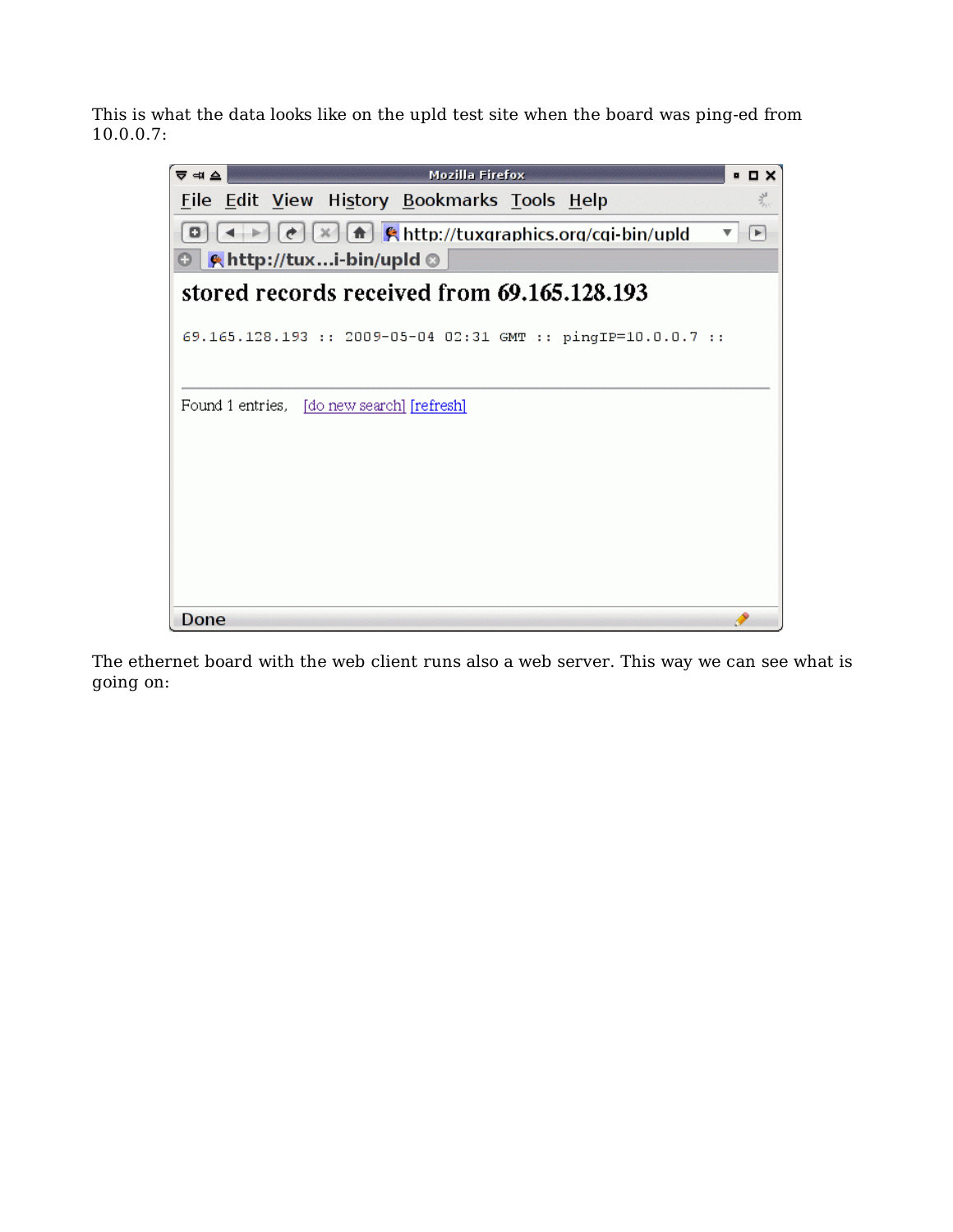

#### **Using the web client**

You find all the needed code in test web client.c but I explain the main points. To use the web client software you need to configure a number of IP addresses. First the board's own IP address and the MAC address. It's the same as for the web server:

static uint8 t mymac[6] =  ${0x54,0x55,0x58,0x10,0x00,0x29};$ static uint8 t myip[4] =  ${10,0,0,29}$ ;

You will also need to define 3 more things:

```
 // IP address of the web server to contact:
static uint8 t websrvip[4] = \{77, 37, 2, 152\}; // The name of the virtual host which you want to contact at
 // websrvip (hostname of the first portion of the URL):
 #define WEBSERVER_VHOST "tuxgraphics.org"
 // The default gateway. The internal ip address of your DSL router:
static uint8 t gwip[4] = {10, 0, 0, 2};
```
After that you initialize the web client:

```
client set gwip(gwip);
client set_wwwip(websrvip);
```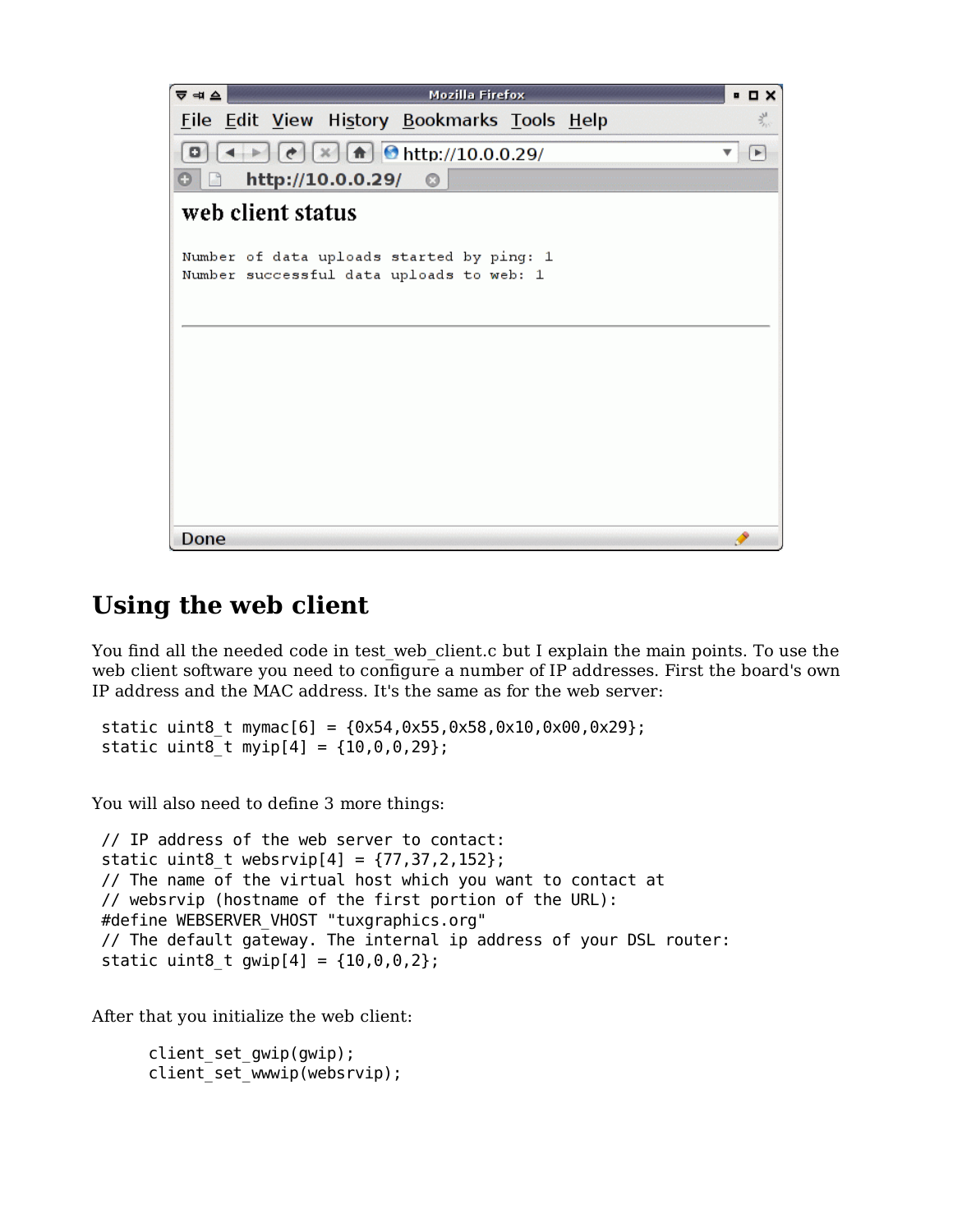You also define a function which will be called up-on successful contact with the web server. If you are not interessted in the result then you can use an empty function or ... you can just turn off an LED. Like this:

```
void browserresult_callback(uint8_t statuscode,uint16_t datapos){
       LEDOFF;
}
```
Now your are ready to use the browser to upload FORM-data. You need a trigger to do that. In the example it is a ping. It can also be a timer (e.g once a day) or it can be a sensor reaching a threshold. Whatever it is, you just call the a function called client\_browse\_url with some parameters and this web browser will upload the data. If you monitor a sensor threshold then make sure you implement a state and a hysteresis to prevent permanent sending of data while the value fluctuates around the threshold.

# **The idea of using email**

Now we have seen that we can report data to a web page. It would also be nice if one could receive notifications about important things via email. It would be possible to implement an email server in a microcontroller but there are too many people abusing the internet. These days mail servers block mail or mark it as spam if it comes from boxes that are not meant to be mail servers. We need therefore a better solution.



# **Prevent SPAM !**

If you happen to have a mail server and you look at the mail headers of the latest spam messages then you will find that they all origin from virus infected windows PCs running in somebody's DSL network. The Microsoft operating system is contributing to the distribution of a huge amount of spam every day. Here are e.g 10 SPAM mails that I got today:

```
dsl85-107-56265.ttnet.net.tr
101.74.116.73.hathway.com
dsl.static.85-105-27576.ttnet.net.tr
79.subnet125-161-188.speedy.telkom.net.id
dsl88.245-3254.ttnet.net.tr
adsl-pool2-209.metrotel.net.co
107.221.broadband3.iol.cz
81.184.199.70.dyn.user.ono.com
athedsl-06612.home.otenet.gr
p508c26fc.dip0.t-ipconnect.de
```
The owners of those PCs don't usually know what is going on inside their property. Almost all better email service providers have therefore started to block mail servers which do not have a proper DNS PTR record or origin from network addresses that are not meant to be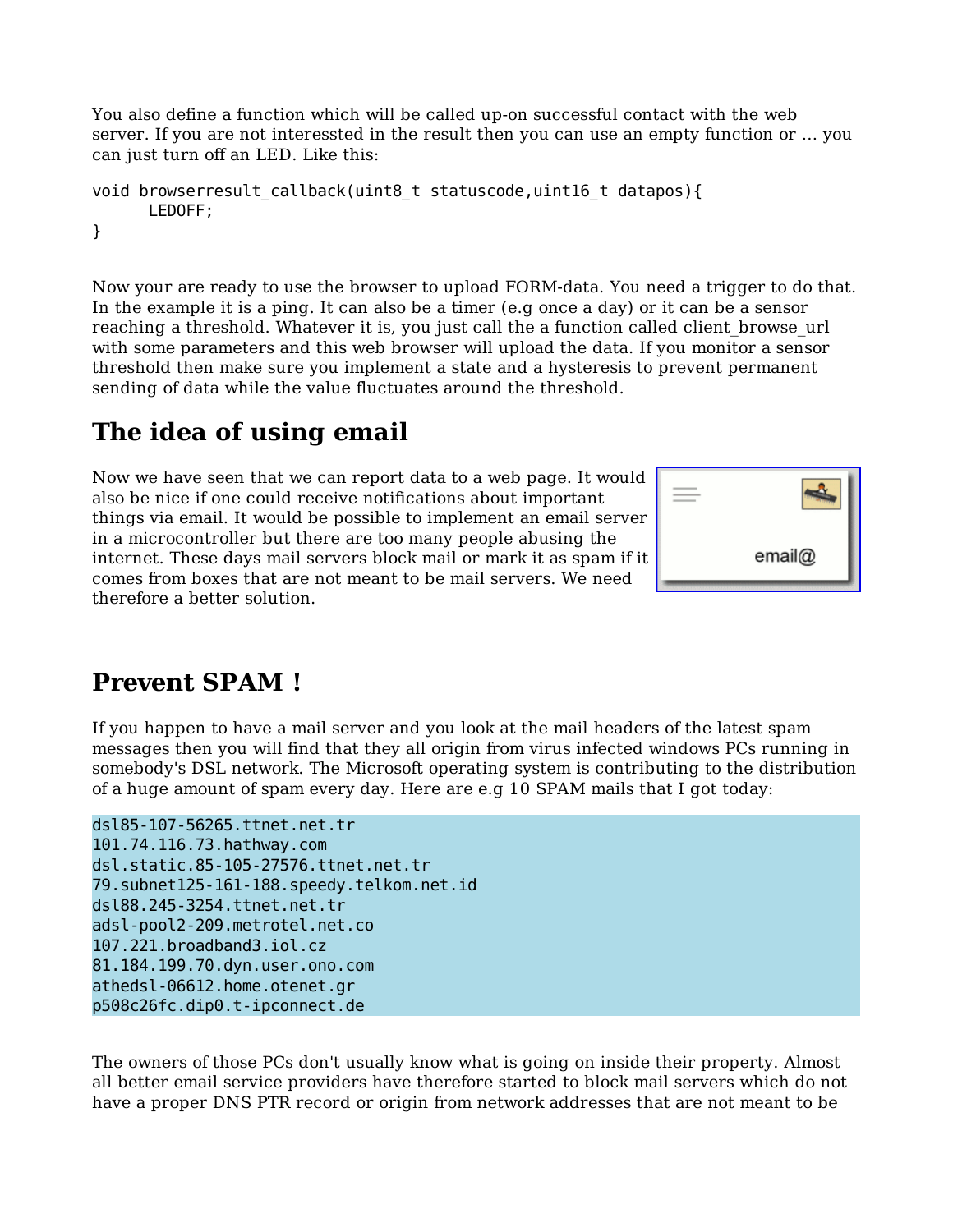used as mailservers. Many ISPs that care about their networks block for this reason direct SMTP (=email) services from DSL customers in the firewall. To send an email directly from your home DSL line is therefore not an option. We have to get the mail first to an official mail server and then send it out. For this we use the web client code.

# **Getting notifications via email**

You can purchase now from the tuxgraphics shop a microcontroller mail account (http://shop.tuxgraphics.org/mm.html). This account can be configured and you can specify to which email address messages from the ethernet board should be forwarded. The example test emailnotify.c implements e.g a solution where you have a push button or switch connected on the AVR ethernet board between PD6 and GND. You could connect this switch e.g to a door. When the switch is closed then an email notification is sent and you get "the door is open" delivered to your GMail inbox or any other email account:



test emailnotify.c has also a timer to prevent flooding with mail. A second mail is sent no earlier than 3 minutes after the frist mail. The ethernet board runs in addition a web server so you can remotely monitor statistics and stop email notifications: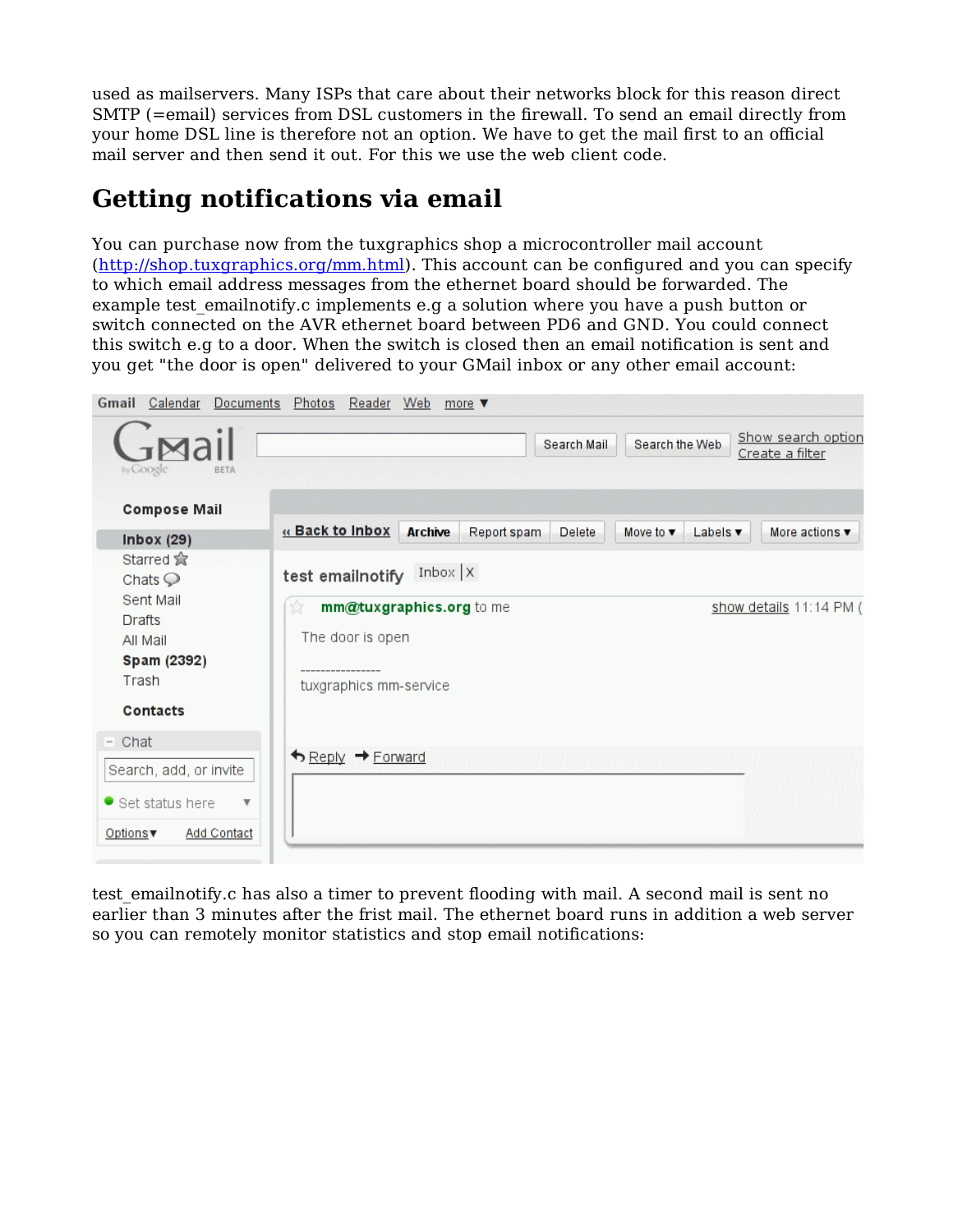| $\overline{\nabla}$ = $\Delta$<br><b>Mozilla Firefox</b>                                                                                                                                                                                                                          | $\blacksquare$                        |
|-----------------------------------------------------------------------------------------------------------------------------------------------------------------------------------------------------------------------------------------------------------------------------------|---------------------------------------|
| File Edit View History Bookmarks Tools Help                                                                                                                                                                                                                                       | $\frac{\Delta H}{\Delta \mu_{\rm C}}$ |
| $\leftarrow$ $\left  e \right  \left[ x \right] \left[ \frac{1}{2} \right]$ $\left  \frac{1}{2} \right $ $\left  \frac{1}{2} \right $ $\left  \frac{1}{2} \right $ $\left  \frac{1}{2} \right $<br>$\boxed{\triangleright}$ $\boxed{\text{G}}$ $\cdot$<br>$\overline{\mathbf{v}}$ | Q                                     |
| http://10.0.0.29/ © MGmail - Inbox (29) - ©                                                                                                                                                                                                                                       |                                       |
| <b>Email notification status</b>                                                                                                                                                                                                                                                  |                                       |
| Number of PD6 to GND connections: 3<br>Number of email attempts: 1<br>Number successful emails: 1<br>Date of last mail: Sun, 03 May 2009 03:47:22 GMT<br>Email notify is: ON<br>disable email<br>passw:                                                                           |                                       |
| tuxgraphics.org                                                                                                                                                                                                                                                                   |                                       |
| ONext OPrevious EHighlight all<br>Q<br>Done                                                                                                                                                                                                                                       | 經書                                    |

You need to enable port forwarding in your DSL router to be able to get to the web server running on the ethernet board from outside your home DSL network. Many brand name DSL routers have such functionality.

# **Twitter.com, Identi.ca**

The twitter/identi.ca interface is implemented in version eth\_tcp\_client\_server-3.3.tar.gz and higher. The example code that sends a message to twitter is test twitter.c File test identi ca.c implements an identi.ca example. You need to edit and modify it with you account information as described in the README.htm. The file README.htm is part of the source code.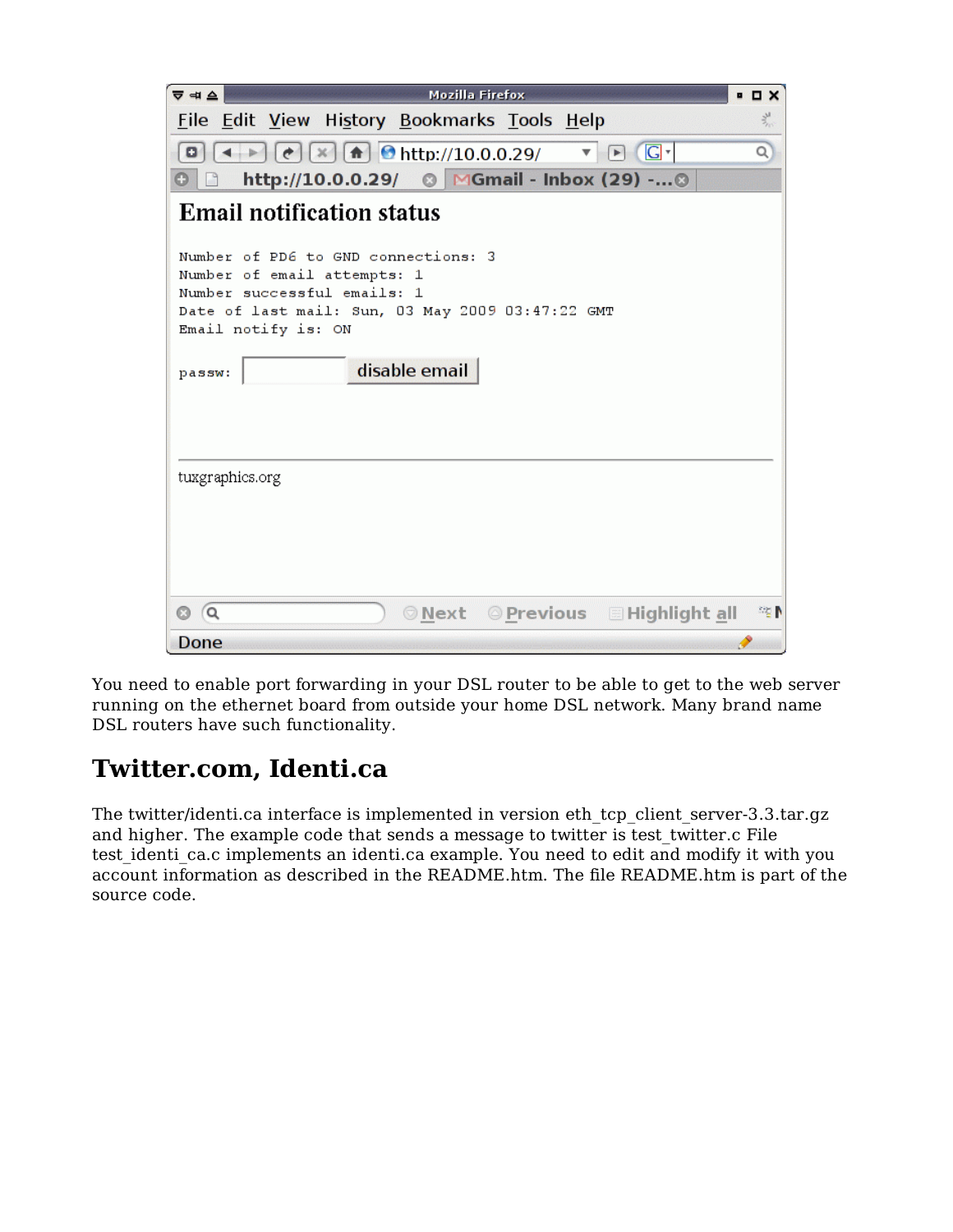



# **Conclusions**

It was a lot of work to re-design the IP stack but we enjoy the result.

It's really cool!

#### **Version 4.0 is out, Feb 2010**